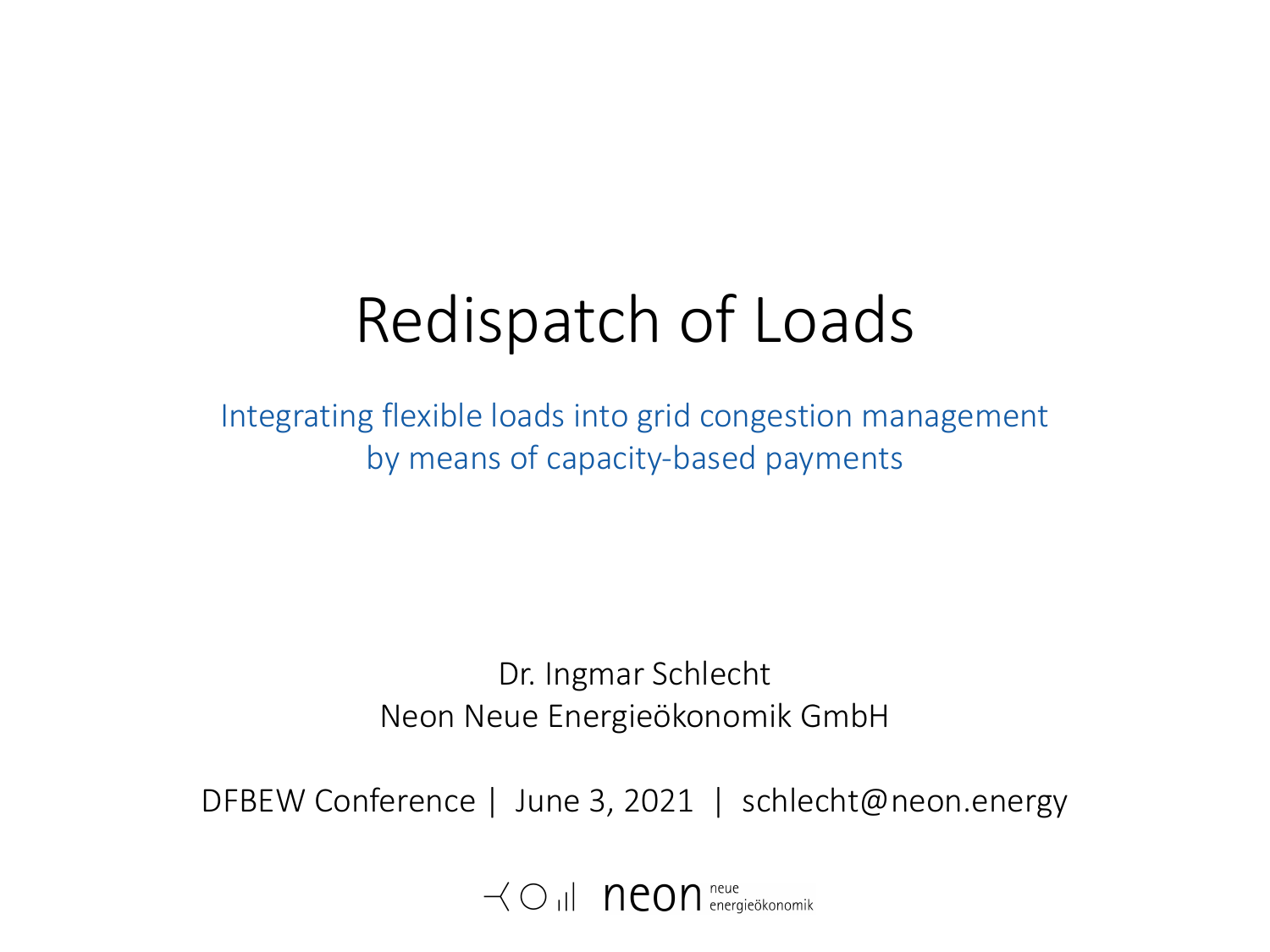### Congestion management in Germany





The volume of congestion management increased about 5-fold since 2012.

The costs for congestion management increased similarly.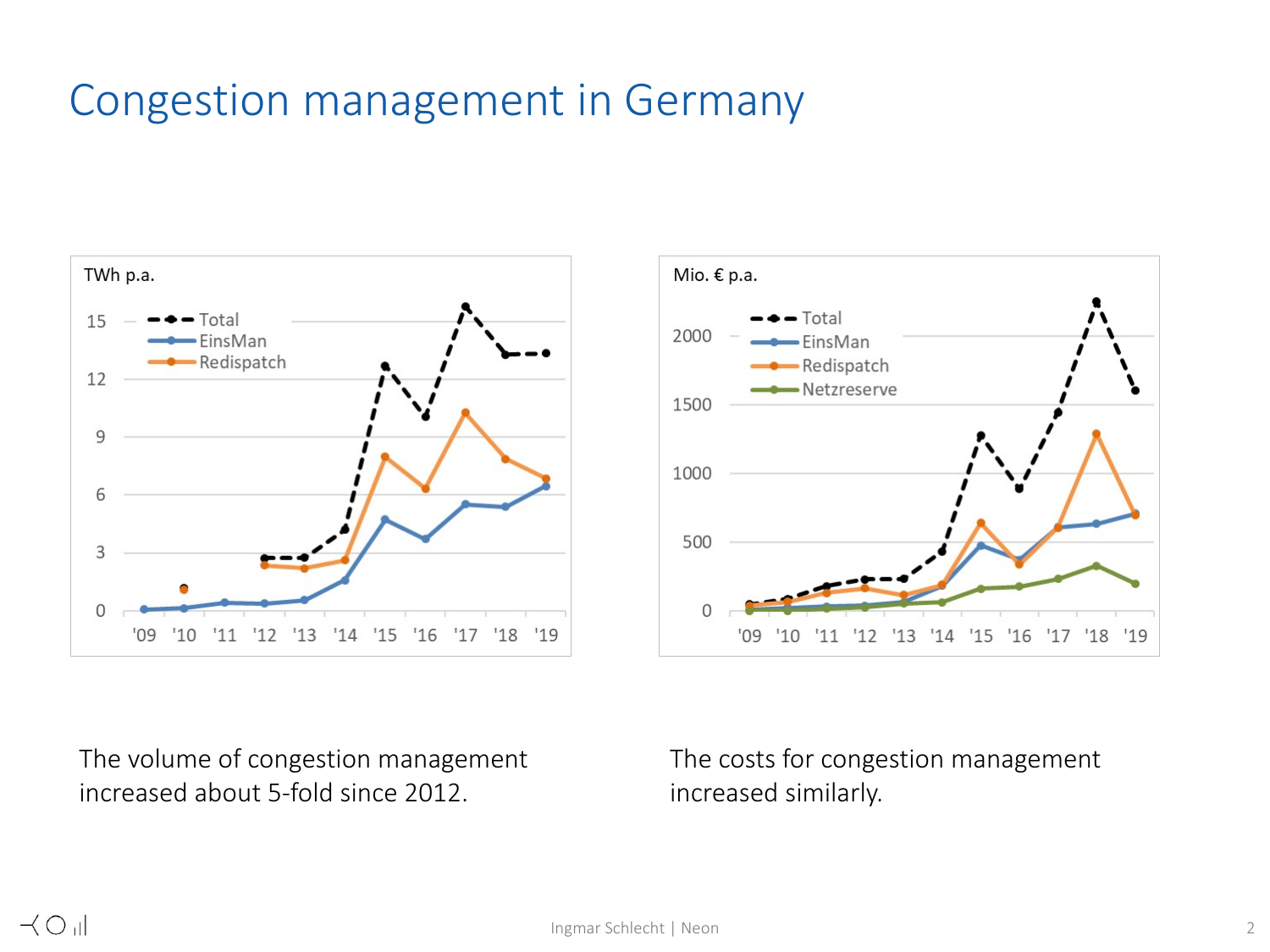### Status quo: Obligatory cost-based redispatch of generators

### Today: Redispatch in Germany is mandatory and cost-based

- Mandatory for generation and storage units >100 kW
- Compensation of costs and foregone profits
- Idea: Make units economically indifferent to redispatch, to avoid strategic behavior

### Limitations

- Whenever variable costs cannot be estimated reliably, cost-based redispatch reaches its limits
- This is the case whenever the willingness to pay is hard to estimate
- Flexibilities like storages and other units that earn a significant part of their revenue on other markets (intraday, balancing energy, heat)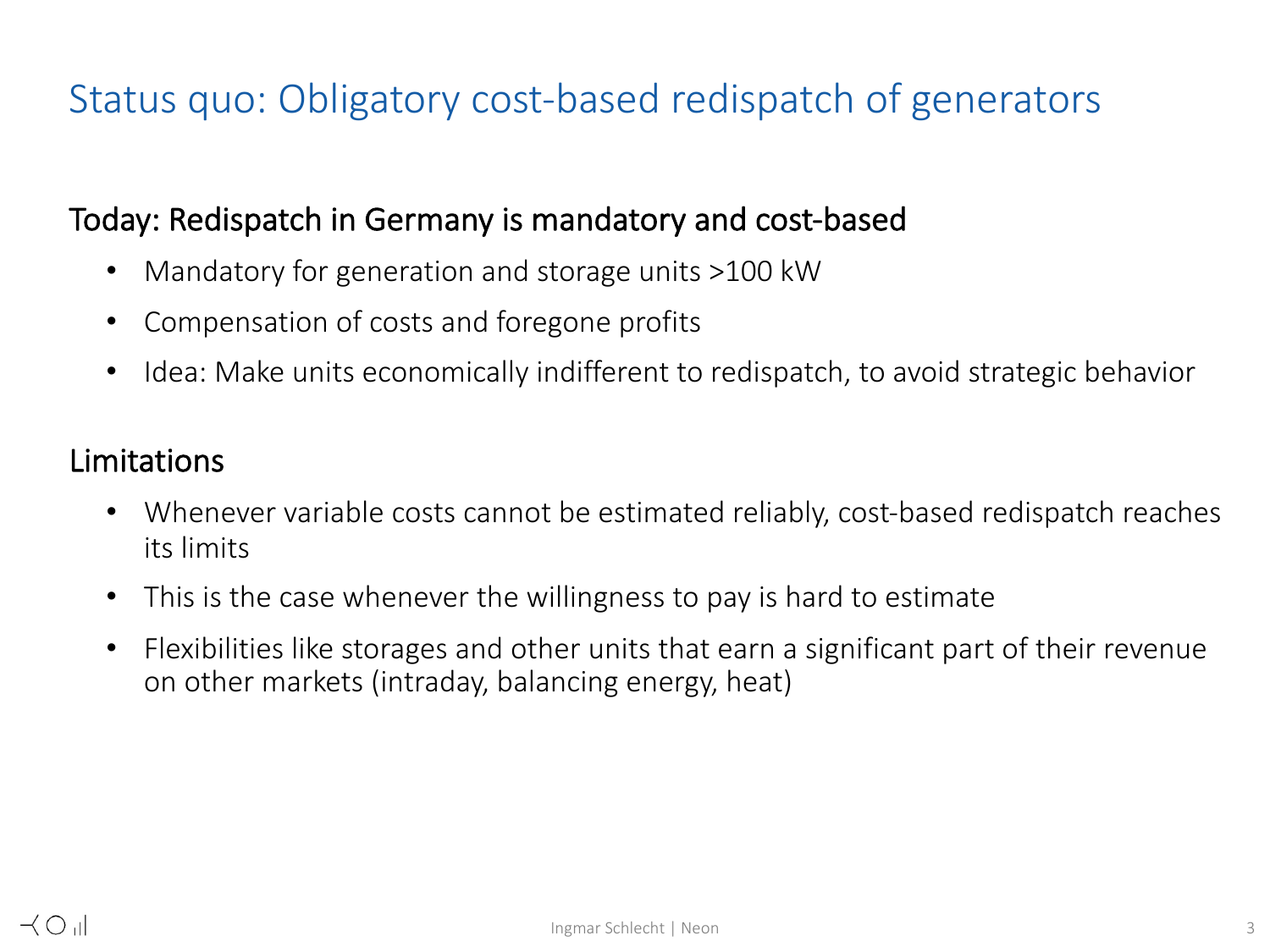### Loads for redispatch!

### Integrating loads into congestion management would be desirable

- Reducing the cost of redispatch
- Using otherwise curtailed renewable electricity (in North of DE)
- Interruptible loads could substitute grid reserve power plants (in South)
- Reduce the need to extend the transmission grid

### But: only if it is more economic than the alternatives

- Using loads for redispatch is no end in itself
- Only makes sense, if it replaces more expensive alternatives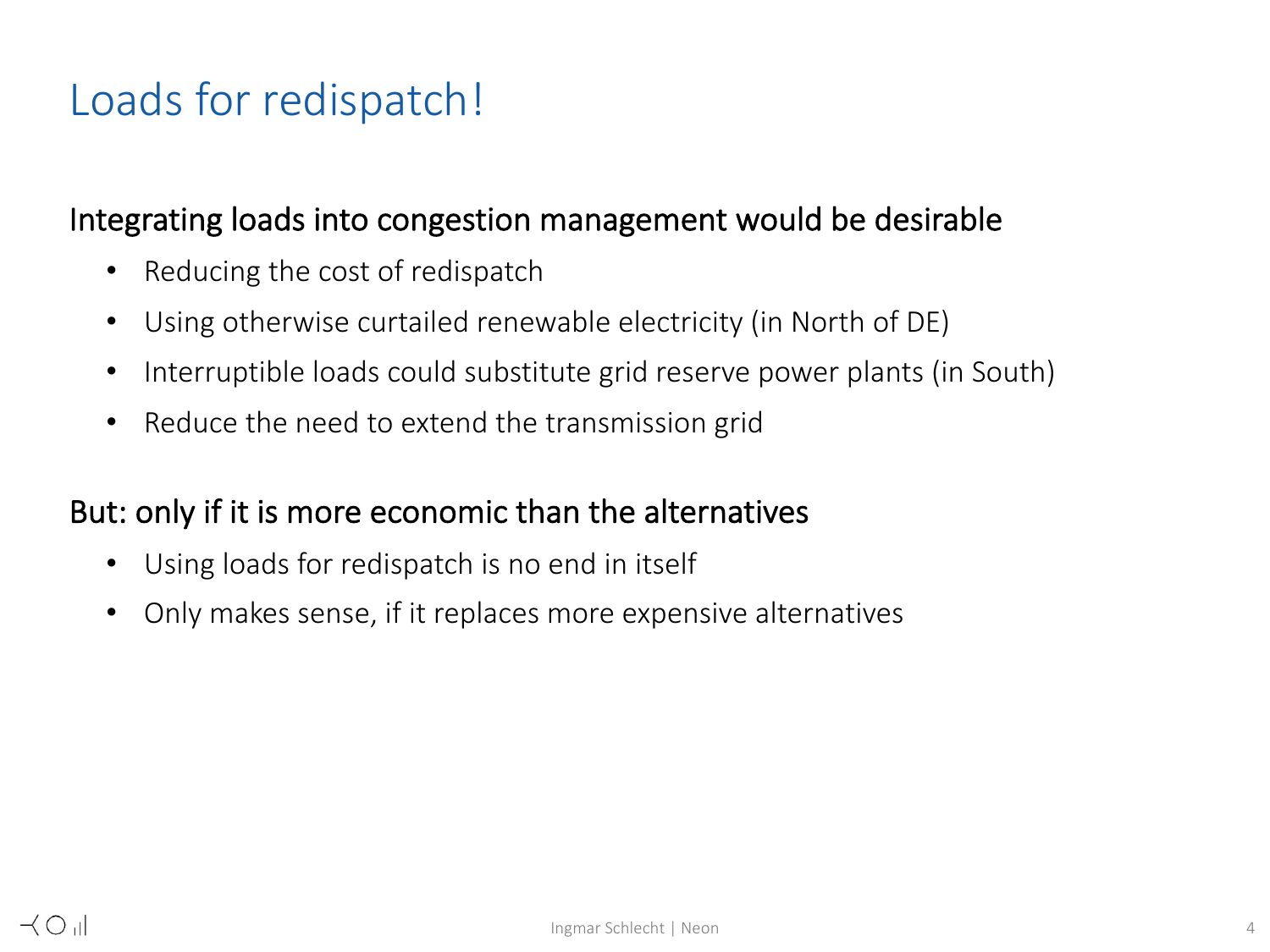## Three types of loads

### Interruptible loads in the South

- Electricity intensive industry (metal, paper, chemical)
- High full-load hours and willingness to pay ("would prefer to run all the time")
- Real curtailment no catch-up effect later (if plants run full-load)

### "Additional usage" P2X loads in the North

- Electrolysis, electrical heat production in district heating systems
- Low to medium full-load hours and willingness to pay
- True additionality no catch-up effect (i.e. substitution of fossil heating)

### Load-deferral on both sides of the constraint (North/South)

- E.g. thermal applications (heat pumps, industrial cooling), e-mobility
- Real deferral opposite to the redispatch activation is done to "catch up" later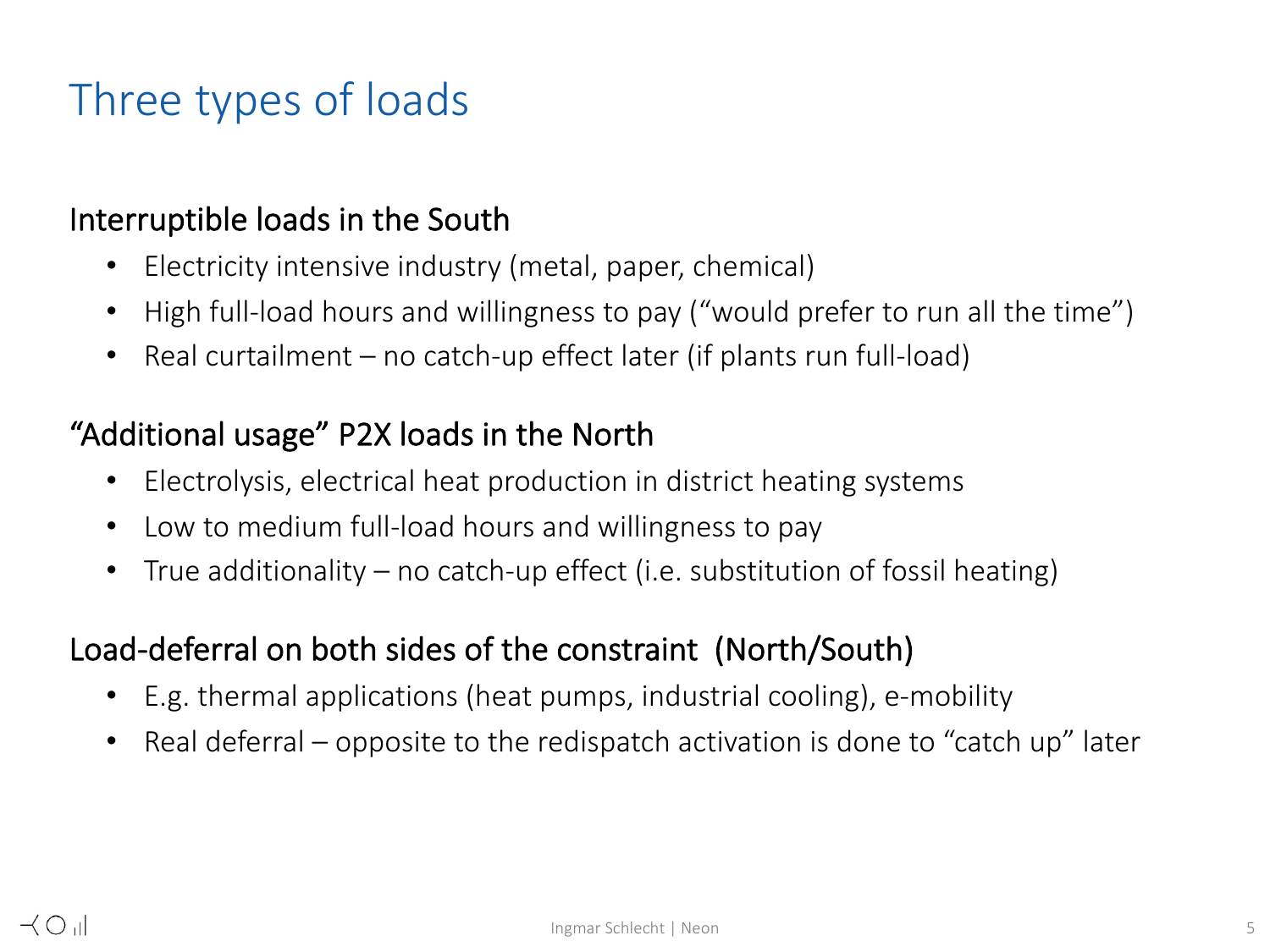## Cost-based compensation not possible for loads

### Cost-based redispatch is not an option for loads

- The regulator would have to know the willingness to pay of loads
- The willingness to pay is the equivalent to the variable costs on the generation side

### Hard to objectively estimate willingness to pay

- Willingness to pay of **industrial loads** strongly depends on current production, market prices for inputs and outputs, the business cycle, staff availability, etc.
- Willingness to pay of **electric cars** depends on plans of the driver the next morning: Going on holidays vs. staying at home
- Willingness to pay of P2X loads might be possible to estimate robustly (e.g. electrolysis)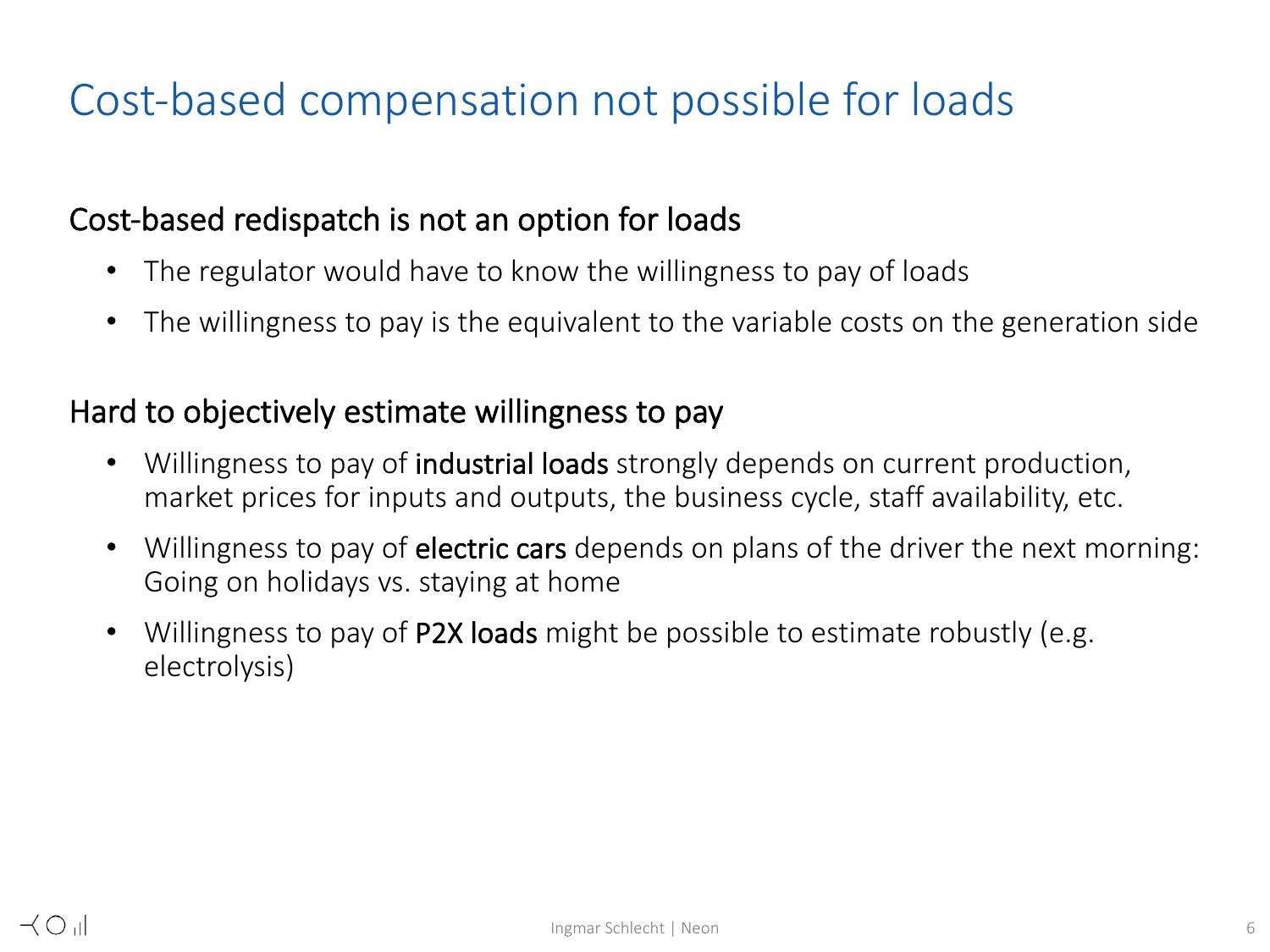# Voluntary redispatch

### Idea in 2015: Redispatch market with activation payments

- Voluntary redispatch based on short-term price formation
- Loads could be integrated
- Analyzed in a project for the Germany ministry (2017-20, report), two pro
- Problem 1: Market power possible to solve
- Problem 2: Incentives for congestion-aggravating behavior (inc-dec gamin – no clear solution in sight

### Alternative idea: Voluntary redispatch based on capacity-based paymen

- Hope: Long-term contracts might limit inc-dec incentives
- Voluntary nature enabling loads to participate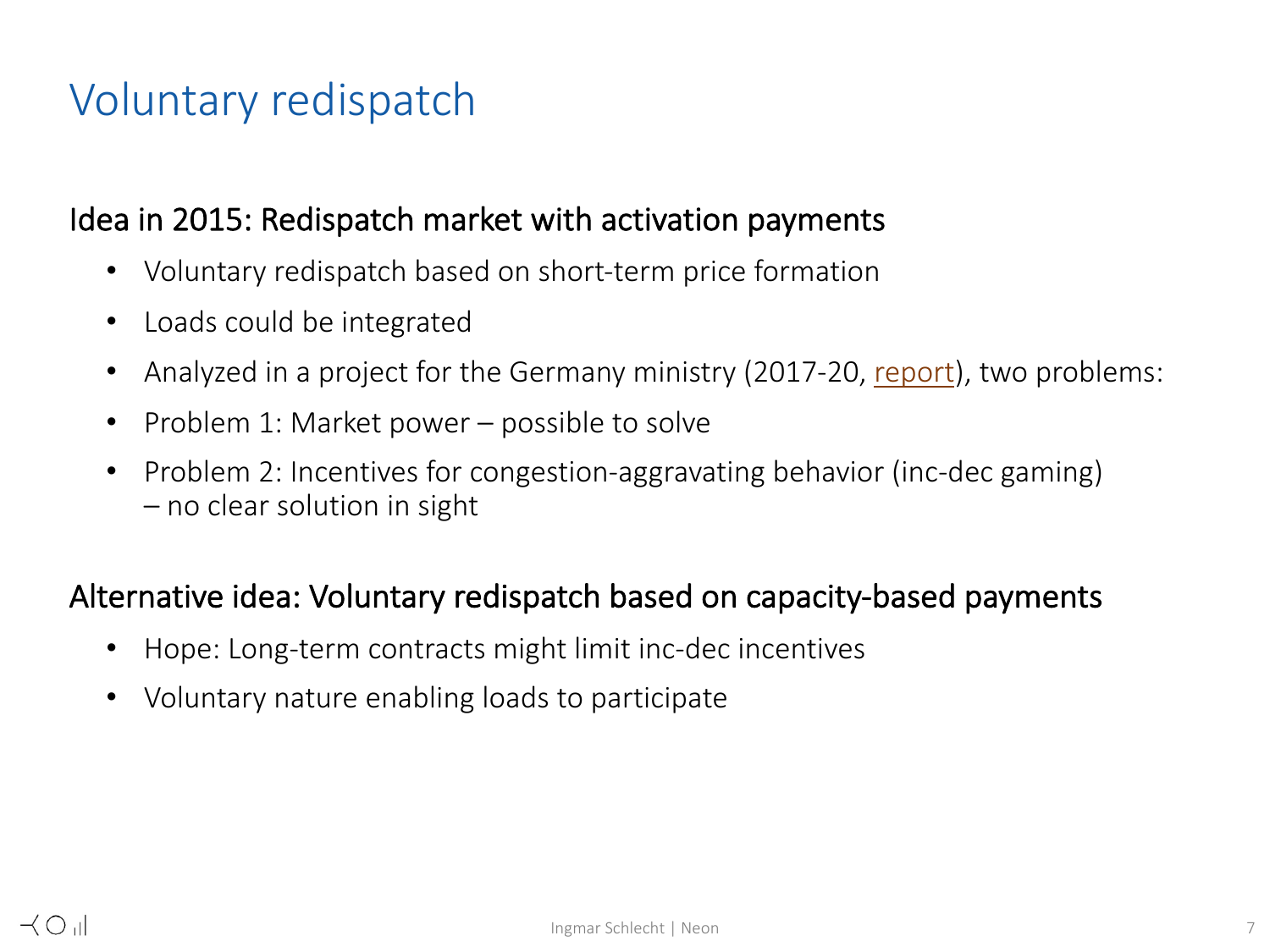## Two challenges

#### Strategic incentives

• How to ensure that incentives to aggravate congestion are minimized?

### Availability requirements

• How to make sure, only those units get the capacity-payments that help?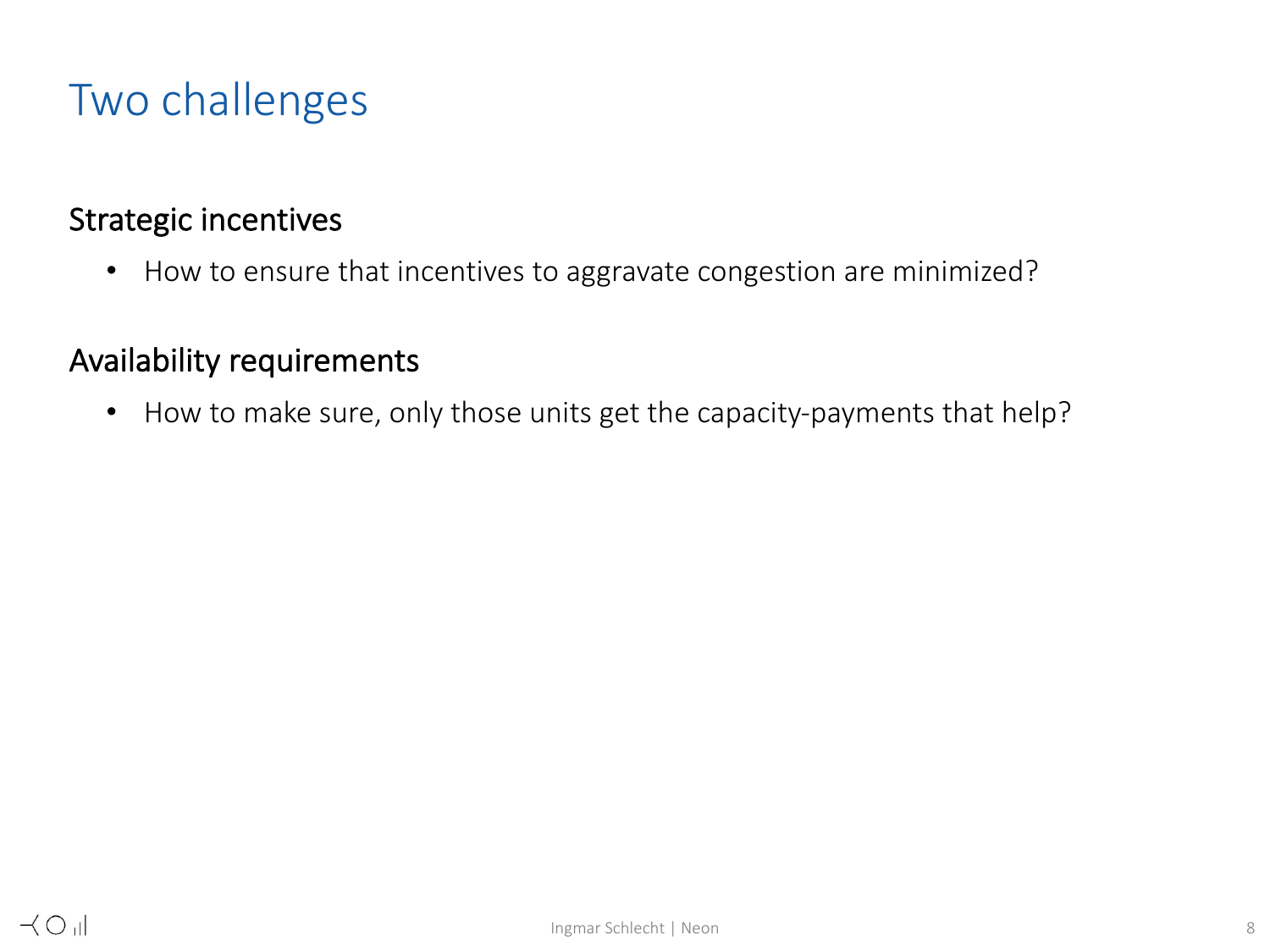Proposal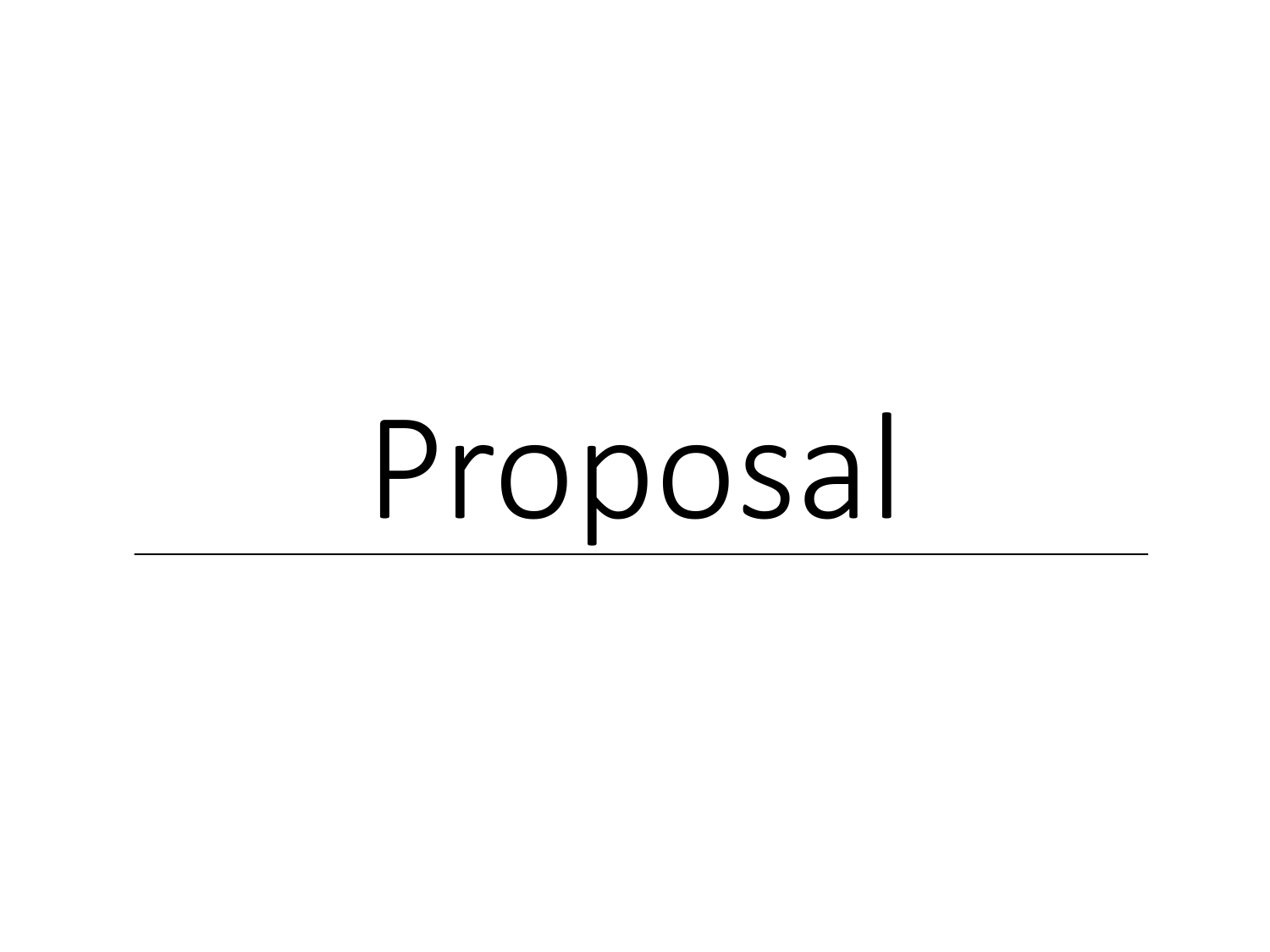### Key parameters

#### Activation payment: Wholesale price

- Loads should get or pay exactly the wholesale electricity price
- This avoids strategic incentives because loads are better off being un-strategic
- But it means loads don't want to be activated
- Thus, compensation must come from elsewhere: Capacity payment

### Capacity payment: Fixed-price per available hour

- A fixed per-MW payment for available capacity per hour (regardless of activation)
- Availability dependent: Interruptible loads must be running to be eligible
- "Additional usage" loads must not be running (or not at full capacity) to be eligible

### Keep existing cost-based redispatch of power plants in parallel

• Limits market-power and serves as price-cap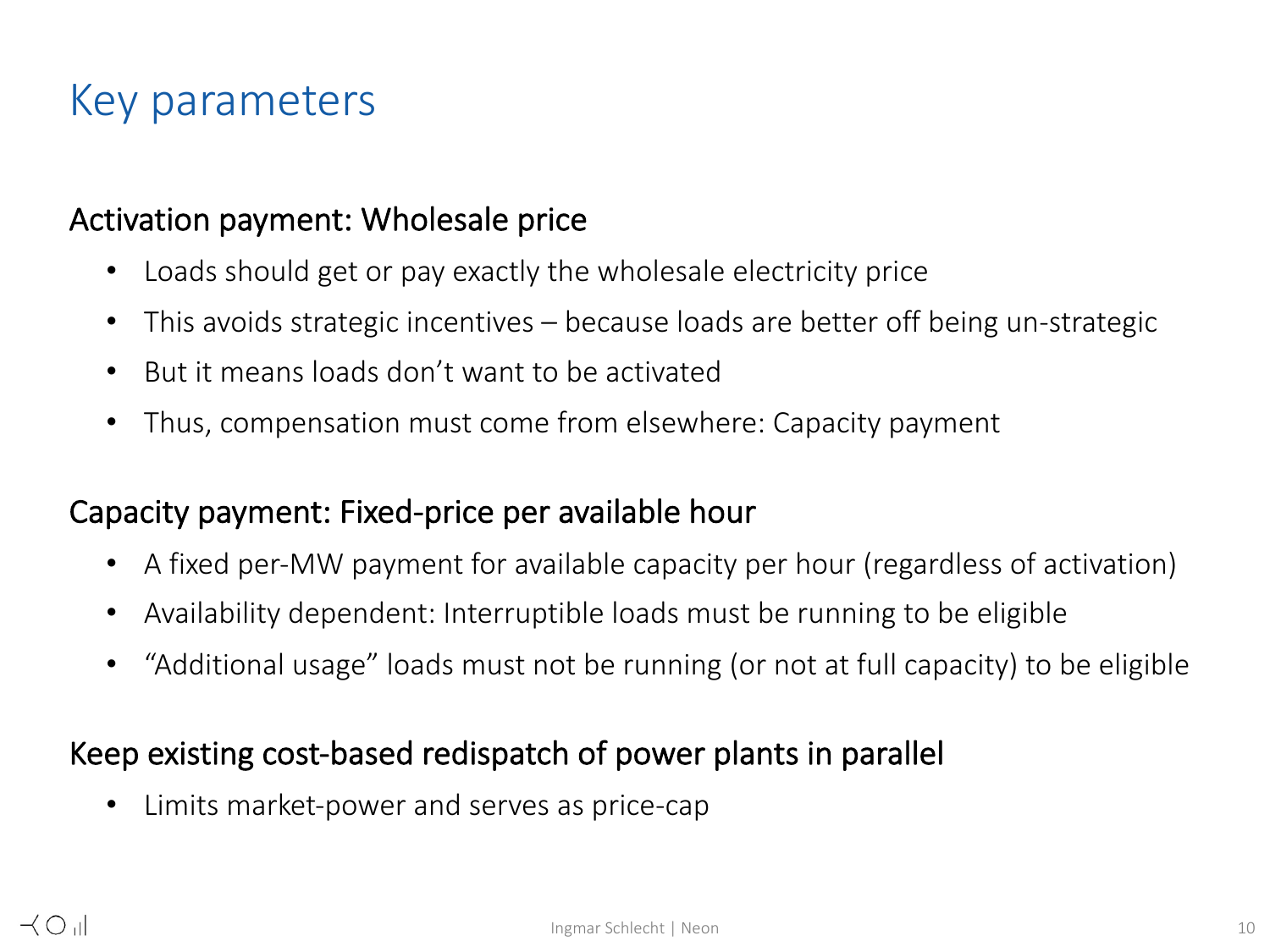# Capacity-based redispatch suitable – for some loads

### Capacity-based redispatch is suitable – but only for some loads

• Not for all kinds of loads

### Case 1: "Peak load" in South

- Loads in the South that are rarely shed (industrial loads)
- Replacement for grid reserve (reserve power plants for grid purposes)
- Strategic incentives from the capacity-based payments are low much lower than through equivalent activation-based payments

### Case 2: Demand-side management: Load deferral ("delayed load")

- Loads on both sides of the constraint, which just defer their consumption (e-mobility, heat pumps)
- Strategic incentives from capacity-based payments cancel out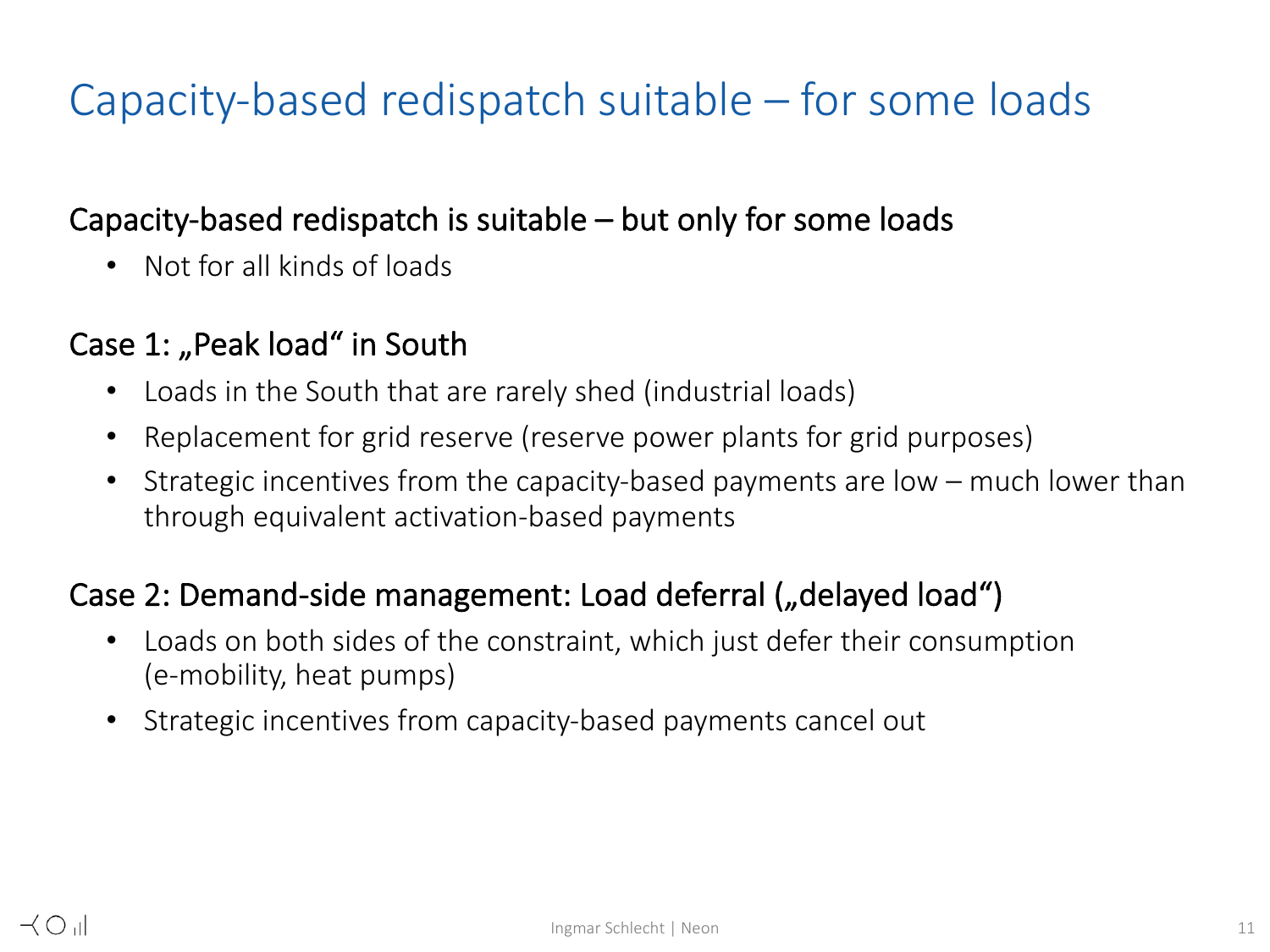# …but not for all

### "Additional usage" loads in the North

- Would have to be activated frequently to generate economic welfare
- If so: high capacity-payment necessary
- Willingness to pay must be near the level of wholesale prices to generate welfare
- Therefore, significant strategic incentives these loads would frequently ramp down just to be called to ramp up

### Electricity market bids would be distorted by hourly capacity-payments

- Distortion of bids: Loads would often refrain from consumption (to be eligible for payment)
- Real welfare impact (not only distributional)
- Aggravates congestion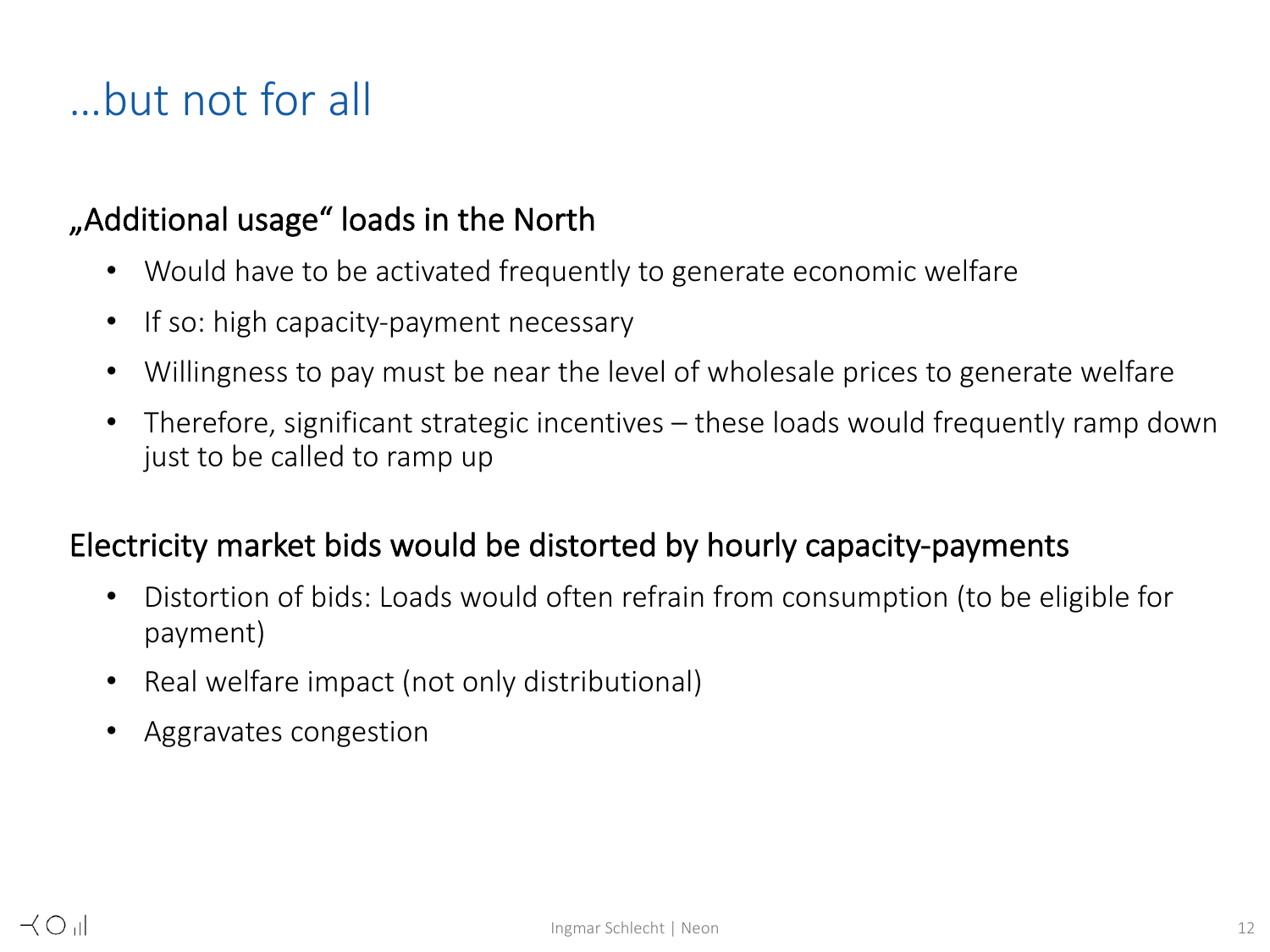### Conclusion

### Value of loads for redispatch

- By using otherwise curtailed electricity
- By substituting grid reserve power plants
- Useful only if it increases economic welfare no end in itself

#### Capacity-payment as participation incentive

- We propose a capacity-based payment
- Aim is to avoid strategic incentives from activation-based payments

#### Feasible for some loads

- "Peak load" in South: Industrial loads, curtailment in few hours per year
- Demand-side management: Load deferral ("delayed load")

### Not feasible for Northern "additional usage" loads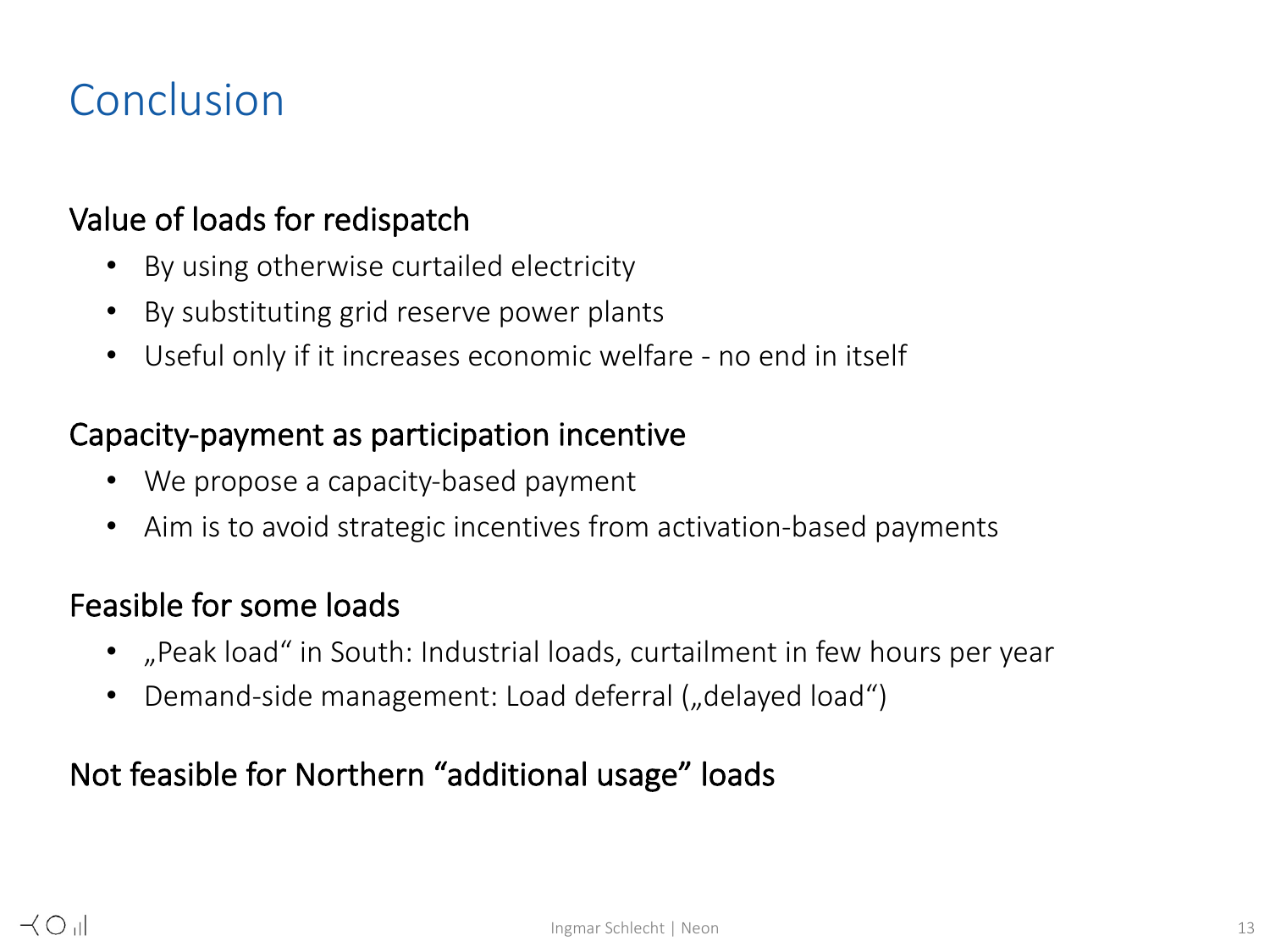Backup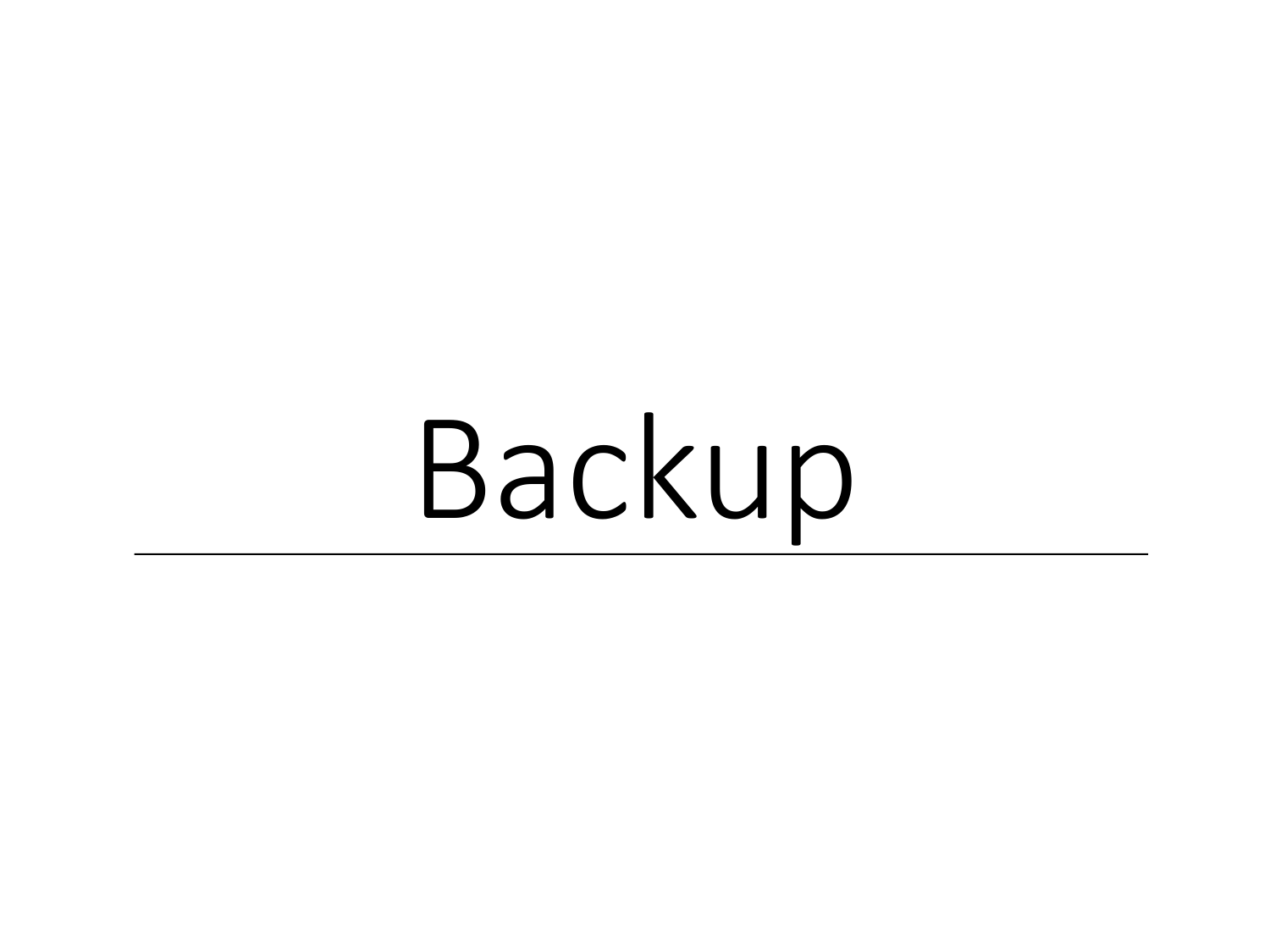# Value of "additional usage" loads for redispatch (North)

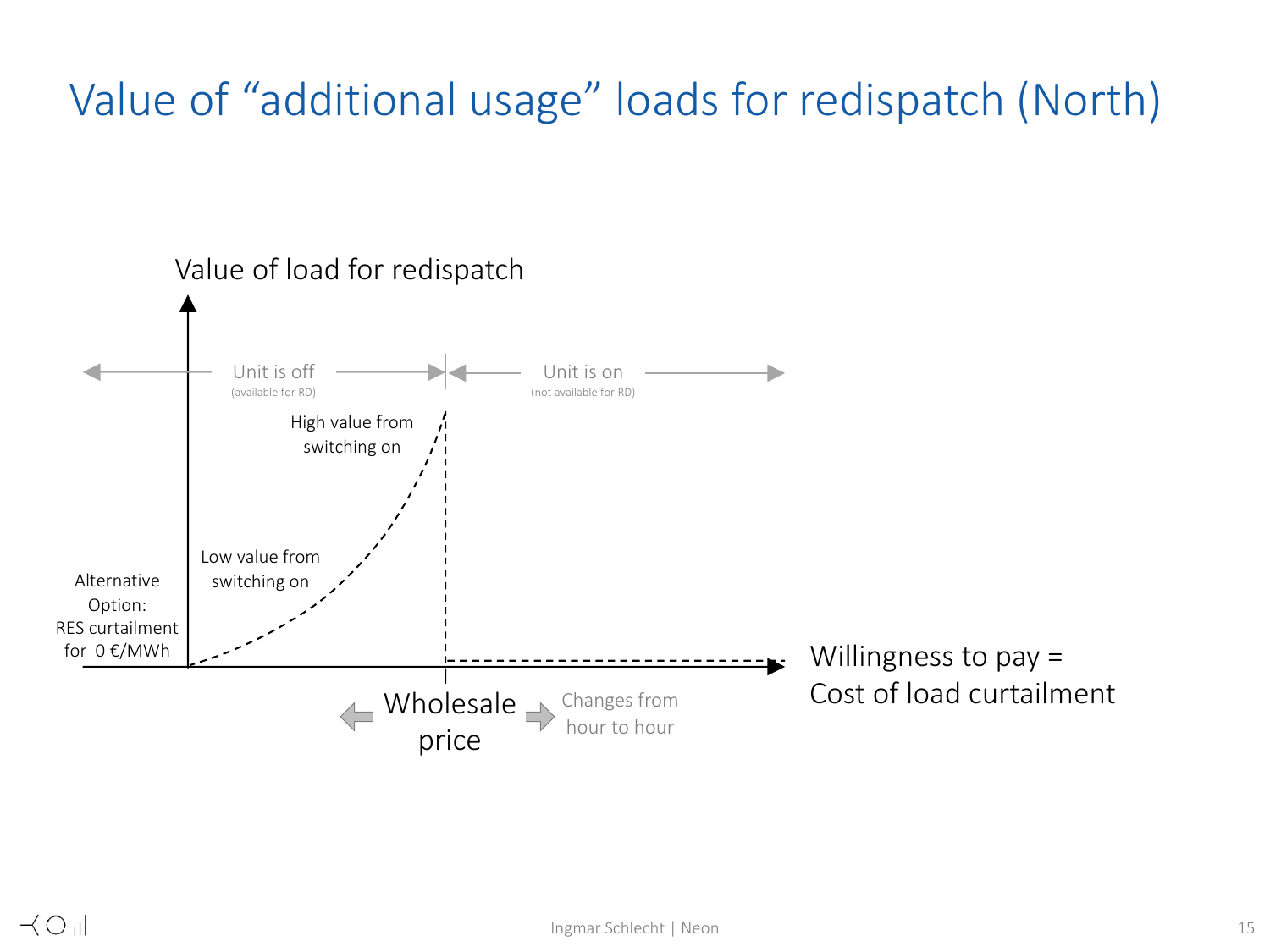# Availability as precondition for capacity payments?

### Some units are not available for redispatch ("wrong dispatch state")

- Load in the South that currently does not consume electricity
- Load in the North that consumes at full load
- There are three main ways to define the capacity product

### Nameplate capacity market – capacity payment independent of actual availability

• Windfall profits

### Capacity requirement – at least X% availability as requirement

• Excludes some of the best units

### Availability market – paying for each available hour

- Seems to be the best approach
- But: comes with strategic incentives, too